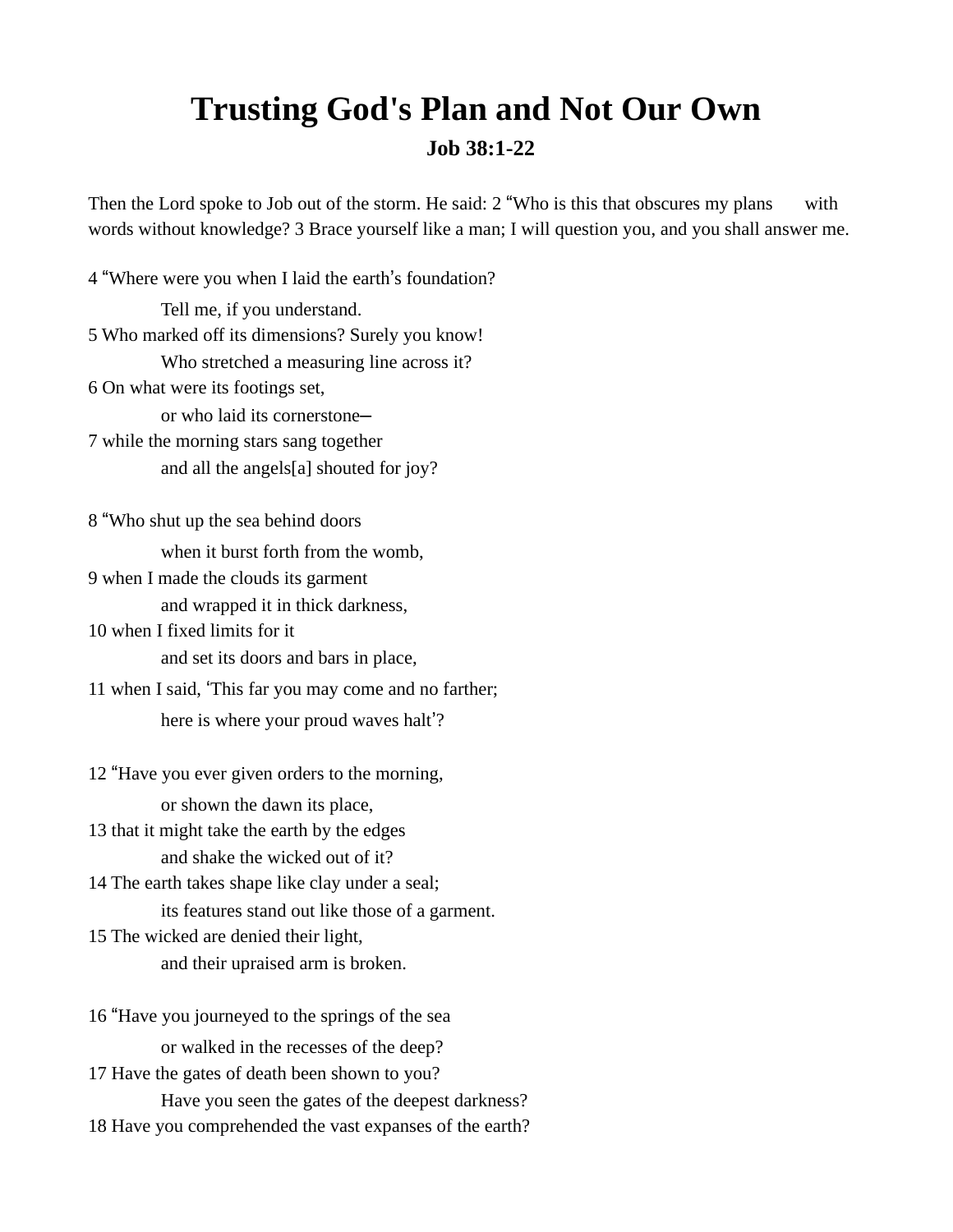Tell me, if you know all this.

19 "What is the way to the abode of light?

And where does darkness reside?

20 Can you take them to their places?

Do you know the paths to their dwellings?

21 Surely you know, for you were already born!

You have lived so many years!

**1.** In verse 1, what did God speak out of? How do you suppose Job felt at that moment? Whereas, just moments before God showed up, how did he feel? What is our proper attitude toward God?

- **Deuteronomy 13:4** You shall walk after the Lord your God and fear him and keep his commandments and obey his voice, and you shall serve him and hold fast to him.
- **Ephesians 3:12**  In him and through faith in him we may approach God with freedom and confidence.

**2.** While Job does not curse God, he does demand that God settle the dispute by proving him right and explaining the reason for all his afflictions. Job's friends wanted God to prove them right and for Job to recognize his error. How does God turn this around in vs. 3?

**3.** What were God's unanswerable questions designed to do for Job? Why did Job need to hear this?

**4.** Did God answer Job's question? Does God have to answer all our questions? What are we called to do in times of trial in regard to our relationship with God?

• **Proverbs 3:5-6** - Trust in the Lord with all your heart, and do not lean on your own understanding. In all your ways acknowledge him, and he will make straight your paths.

| <b>5. Important note:</b> To see this appearance of God to Job only as a rebuke is a grave |                                                          |                                       |         |
|--------------------------------------------------------------------------------------------|----------------------------------------------------------|---------------------------------------|---------|
| mistake.                                                                                   | Through God's speech, Job learns that he has not been ab |                                       | by God. |
|                                                                                            | Job learns that God is in c                              | He will also learn that God is his fr |         |
| who acts for his $g$ ________.                                                             |                                                          |                                       |         |
| How are these things comforting?                                                           |                                                          |                                       |         |

**CONCLUSION:** God has now appeared to Job. Job's greatest agony was that he felt God had abandoned him, and now he knew he God was with him. Like any true revelation of God there were plenty of elements that would make Job feel small before the greatness of God; yet it could not take away from the massive comfort Job felt in simply being once again consciously in the presence of God.